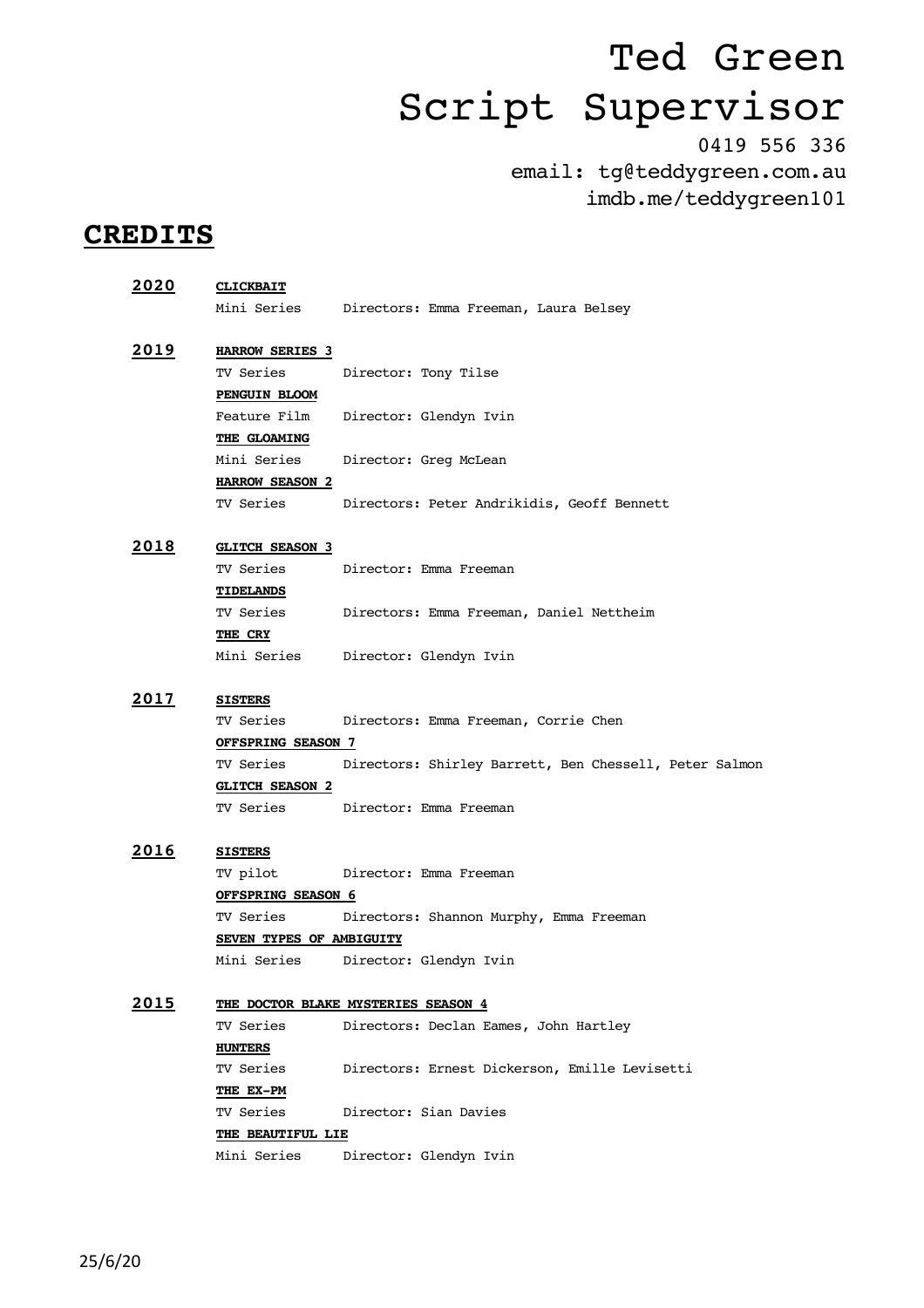0419 556 336

email: tg@teddygreen.com.au imdb.me/teddygreen101

| 2014         |                                 | THE KETTERING INCIDENT                                 |  |  |
|--------------|---------------------------------|--------------------------------------------------------|--|--|
|              | Mini Series                     | Director: Rowan Woods                                  |  |  |
|              | <b>GALLIPOLI</b>                |                                                        |  |  |
|              | Mini Series                     | Director: Glendyn Ivin                                 |  |  |
|              | <u>OFFSPRING SERIES 5</u>       |                                                        |  |  |
|              | TV Series                       | Directors: Emma Freeman, Wayne Blair, Peter Salmon     |  |  |
| 2013         | <b>NOW ADD HONEY</b>            |                                                        |  |  |
|              | Feature Film                    | Director: Wayne Hope                                   |  |  |
|              | IS THIS THE REAL WORLD          |                                                        |  |  |
|              | Feature Film                    | Director: Martin McKenna                               |  |  |
|              | OFFSPRING SEASON 4              |                                                        |  |  |
|              | TV Series                       | Directors: Emma Freeman, Ben Chessell, Jennifer Perrot |  |  |
| 2012         | <b>WENTWORTH</b>                |                                                        |  |  |
|              | TV Series                       | Director: Catherine Millar                             |  |  |
|              | <b>UPPER MIDDLE BOGAN</b>       |                                                        |  |  |
|              | TV Series                       | Directors: Wayne Hope, Tony Martin                     |  |  |
|              | THE TIME OF OUR LIVES           |                                                        |  |  |
|              | TV Series                       | Director: Jonathan Brough                              |  |  |
|              | HOWZAT: KERRY PACKER'S WAR      |                                                        |  |  |
|              | Mini Series                     | Director: Daina Reid                                   |  |  |
|              | <b>OFFSPRING SEASON 3</b>       |                                                        |  |  |
|              | TV Series                       | Directors: Kate Dennis, Elisa Down, Ben Chessell       |  |  |
| 2011         | TANGLE SEASON 3                 |                                                        |  |  |
|              | TV Series                       | Director: Emma Freeman                                 |  |  |
|              | <b>RUSH SEASON 4</b>            |                                                        |  |  |
|              | TV Series                       | Director: Andrew Prowse                                |  |  |
|              | <b>OFFSPRING SEASON 2</b>       |                                                        |  |  |
|              | TV Series                       | Directors: Kate Dennis, Daina Reid, Emma Freeman       |  |  |
| 2010         | JUDITH LUCY'S SPIRITUAL JOURNEY |                                                        |  |  |
|              | TV Series                       | Director: Tony Martin                                  |  |  |
|              | THE LIBRARIANS SEASON 3         |                                                        |  |  |
|              | TV Series                       | Directors: Wayne Hope, Tony Martin                     |  |  |
|              | <b>RUSH SEASON 3</b>            |                                                        |  |  |
|              | TV Series                       | Directors: Various                                     |  |  |
|              | TANGLE SEASON 2                 |                                                        |  |  |
|              |                                 | TV Series Director: Stuart McDonald                    |  |  |
| <u> 2009</u> | <b>RUSH SEASON 2</b>            |                                                        |  |  |
|              | TV Series                       | Directors: Various                                     |  |  |
|              | <b>THE LIBRARIANS SEASON 2</b>  |                                                        |  |  |
|              | TV Series                       | Director: Wayne Hope                                   |  |  |
|              |                                 |                                                        |  |  |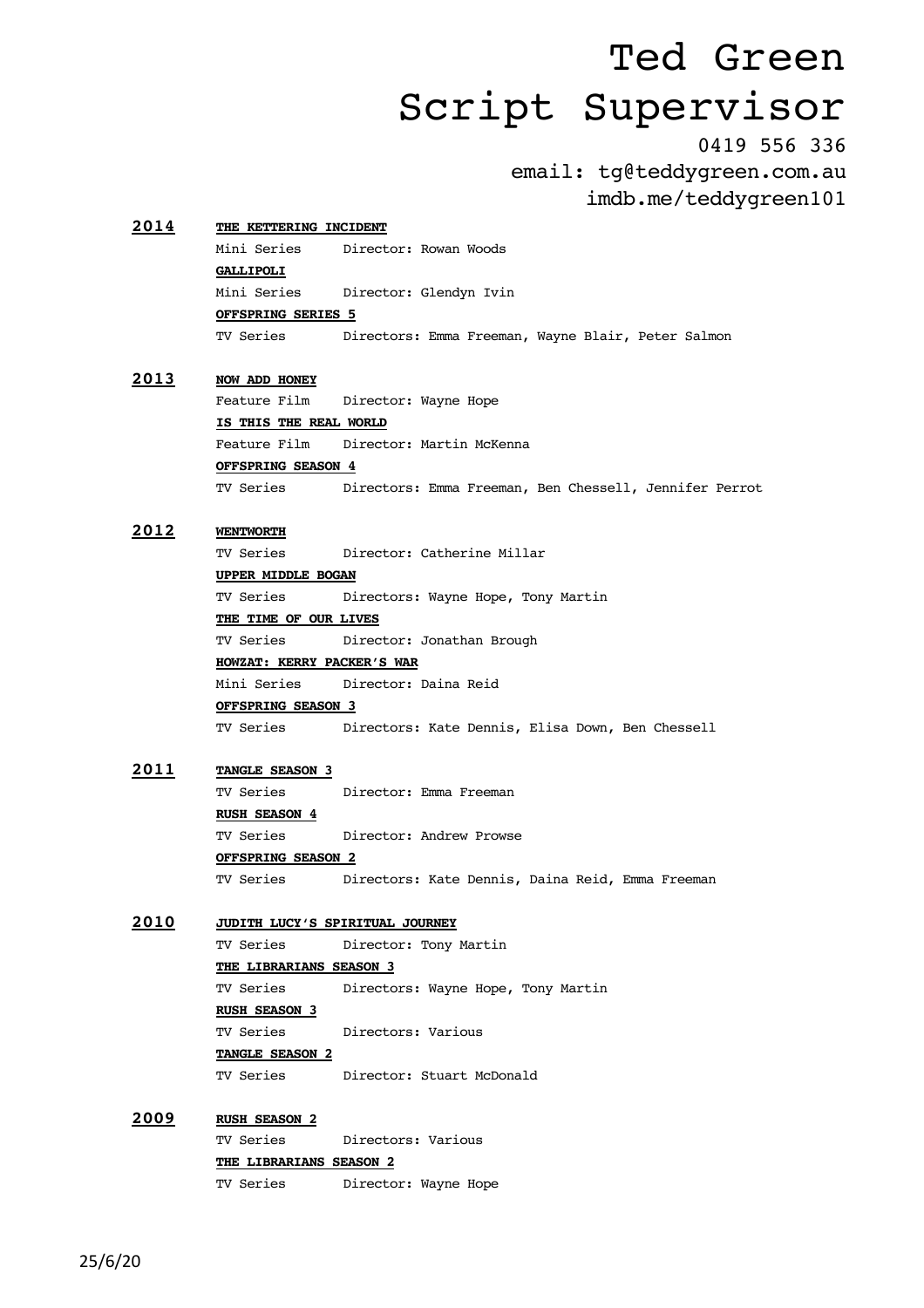0419 556 336

email: tg@teddygreen.com.au imdb.me/teddygreen101

### **2008 TANGLE SEASON 1** TV Series Directors: Matt Saville, Stuart McDonald **RUSH SEASON 1** TV Series Directors: Various **THE SADDLE CLUB** TV Series Directors: Various

**2007 MCLEOD'S DAUGHTERS** TV Series Directors: Various **UNDERBELLY SEASON 1** Mini Series Directors: Peter Andrikidis, Grant Brown, Tony Tilse **SUMMER HEIGHTS HIGH** TV Series Director: Stuart McDonald

#### **2006 MCLEOD'S DAUGHTERS**

TV Series Directors: Various

**WILFRED SEASON 1**

TV Series Director: Tony Rogers

**NOISE** Feature Film Director: Matt Saville **FORGET THE RULES**

Micro Drama Directors: Various

#### **2005 MCLEOD'S DAUGHTERS**

TV Series Directors: Various

**ANSWERED BY FIRE** Mini Series Director: Jessica Hobbs

**THE HEARTBREAK TOUR**

50 min Feature Director: Ben Chessell **WICKED SCIENCE SEASON 2** TV Series Director: Grant Brown

### **2004 HOLLY'S HEROES**

TV Series Directors: Jeffrey Walker, Roger Hodgman **PLAINS EMPTY**

Short Film Director: Bec Cole